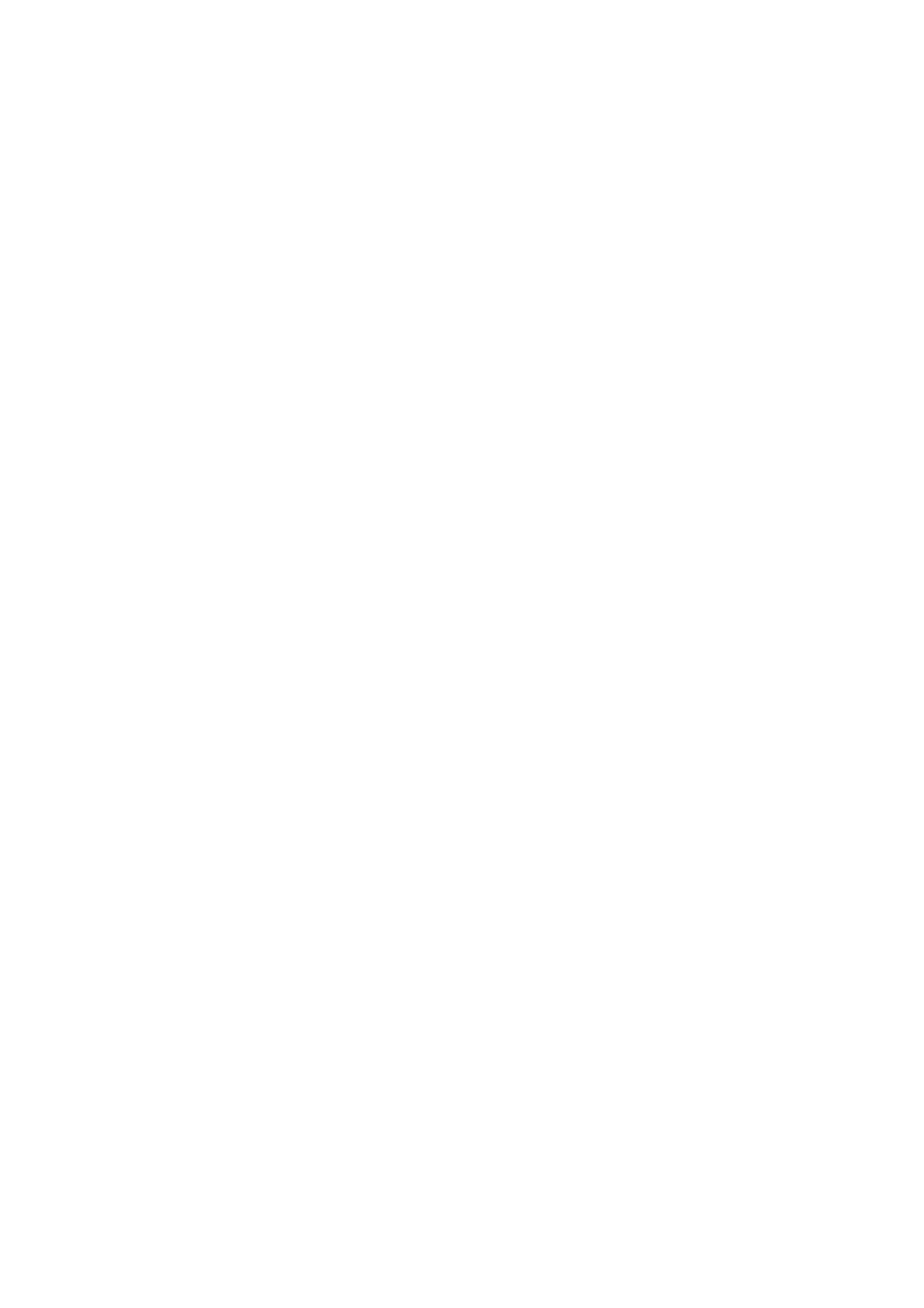# **ANNEX 1**

### **IMO ENHANCED GROUP CALL COORDINATING PANEL**

#### **1 Terms of reference**

To coordinate the development and use of the International Enhanced Group Call (EGC)[∗](#page-2-0) service, and in particular to:

- .1 develop operating methods for the effective use of EGC services, including consideration of the need for scheduled broadcasts;
- .2 develop documentation in support of EGC services, in particular the IMO manuals of the recognized mobile satellite service provider(s);
- .3 advise recognized mobile satellite service provider(s) and potential registered information providers on all aspects of EGC services, including system access and effective operation;
- .4 develop criteria and establish means for the approval and registration of potential information providers to ensure worldwide coverage is achieved and maintained, and ensure agreements are conducted with all recognized mobile satellite service provider(s) serving the required sea area;
- .5 coordinate the registration of potential information providers; and
- .6 promote a proper understanding of the benefits and use of EGC services among the wider maritime community.

#### **2 Contact address**

The IMO Enhanced Group Call Coordinating Panel can be contacted at the following address:

The Chair IMO Enhanced Group Call Coordinating Panel International Maritime Organization 4 Albert Embankment London SE1 7SR United Kingdom Telephone: +44 (0)20 7735 7611, Fax: +44 (0)20 7587 3210 Email: ncsr@imo.org (in subject line add: "for Chair, IMO Enhanced Group Call Coordinating Panel")

## **3 Panel membership**

3.1 The IMO Enhanced Group Call Coordinating Panel is open to membership by all Member Governments and also includes one member nominated by each of the following international organizations:

<span id="page-2-0"></span>Enhanced Group Call (EGC) means the broadcast of coordinated Maritime Safety Information and Search and Rescue related information, to a defined geographical area using a recognized mobile satellite service.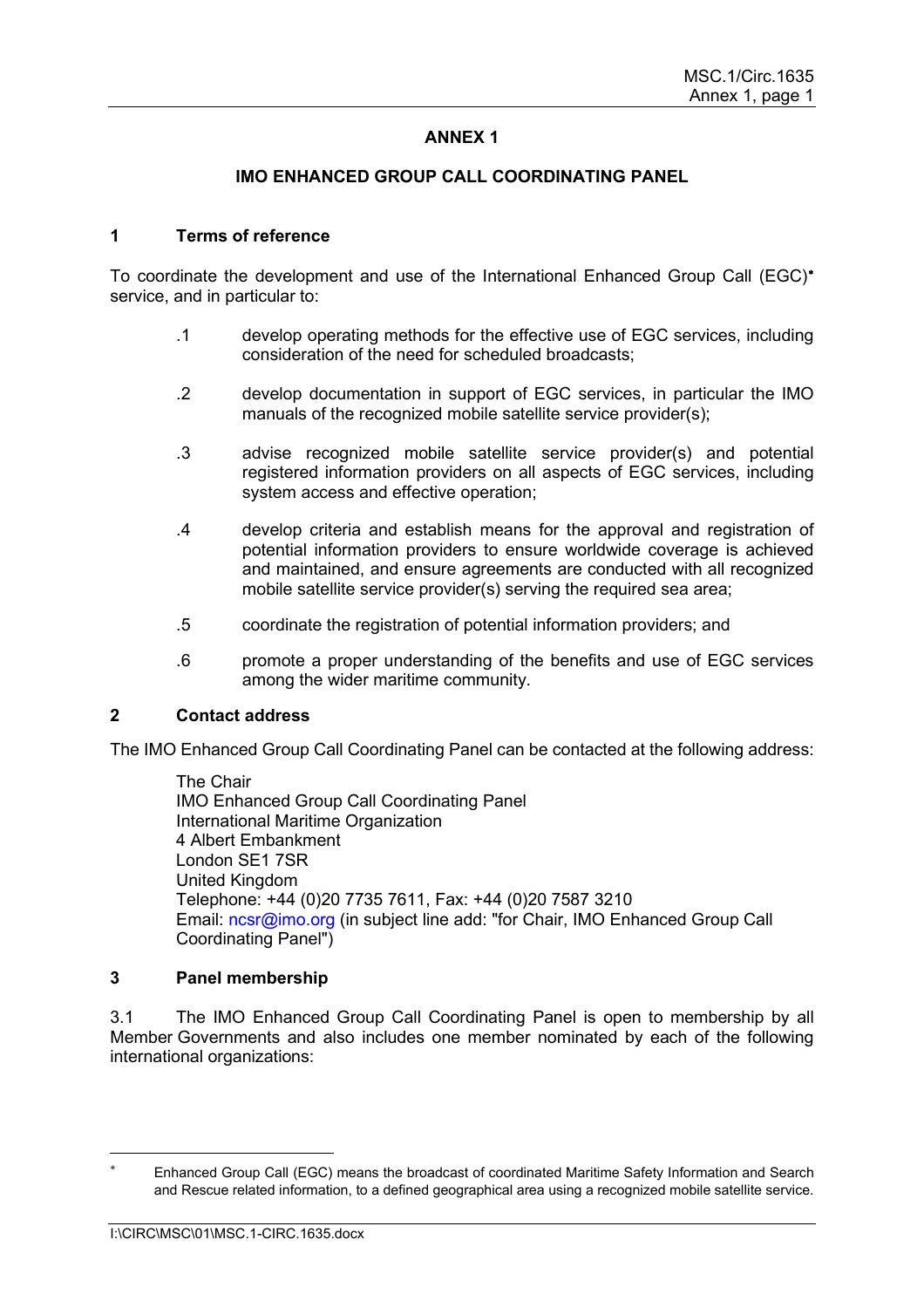- .1 International Maritime Organization (IMO);
- .2 International Hydrographic Organization (IHO);
- .3 World Meteorological Organization (WMO); and
- .4 International Mobile Satellite Organization (IMSO).
- 3.2 The following may be represented as observers on the panel:
	- .1 IHO Worldwide Navigational Warning Service Sub-Committee;
	- .2 IMO NAVTEX Coordinating Panel;
	- .3 WMO Services Commission (SERCOM); and
	- .4 a single representative from each recognized mobile satellite service provider.

\*\*\*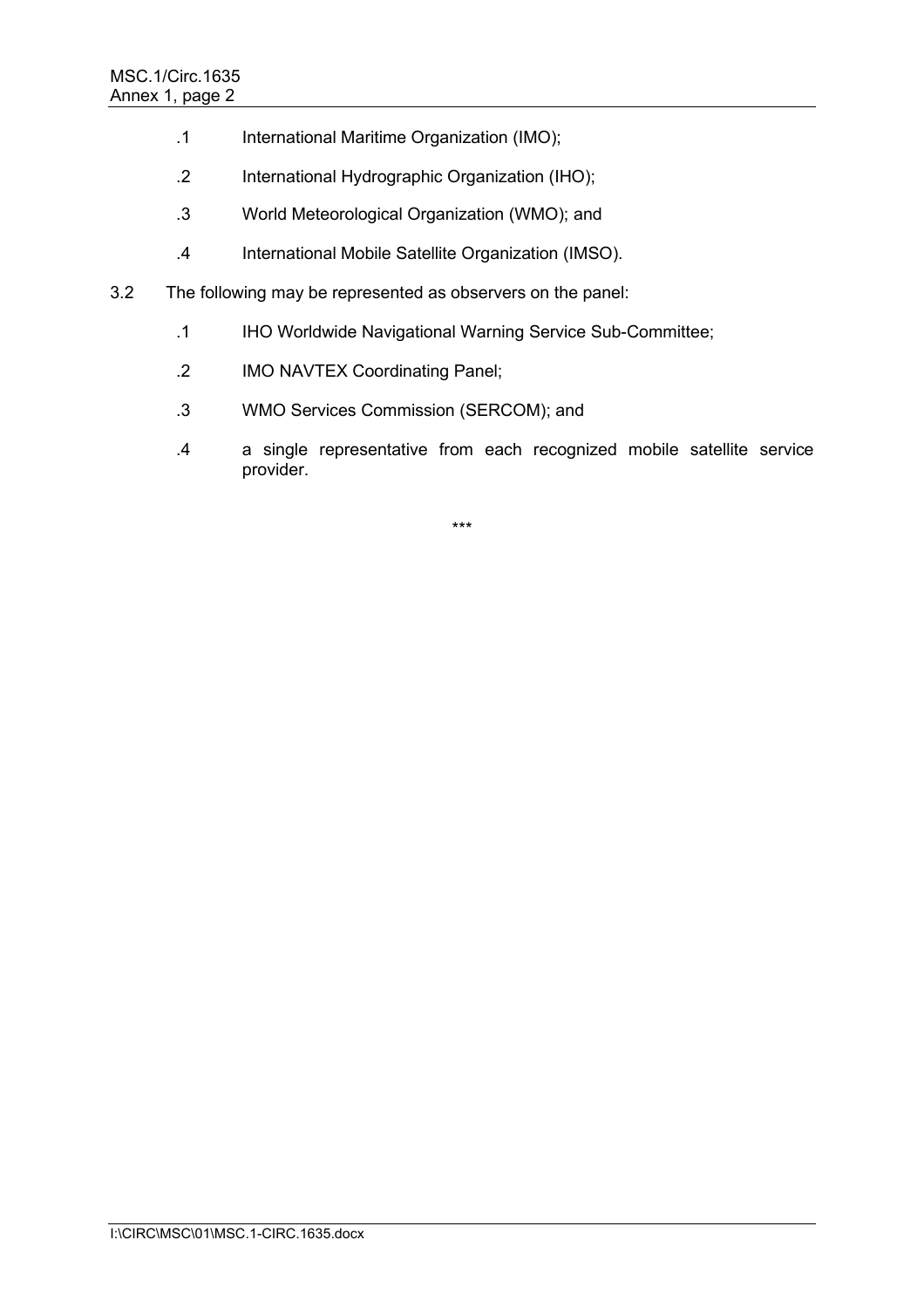# **ANNEX 2**

## **AUTHORIZATION, CERTIFICATION AND REGISTRATION OF ENHANCED GROUP CALL INFORMATION PROVIDERS**

Two distinct and separate processes, authorization and certification, should be completed before an information provider will be granted registration to access the International Enhanced Group Call (EGC) service. They have been established to protect the integrity of the EGC information service and clearly establish a qualification to the special EGC tariff.

## **1 Authorization**

1.1 Authorization is carried out by IMO in consultation with IHO and WMO, as appropriate.

1.2 In order to obtain authorization to broadcast Maritime Safety Information (MSI) and/or Search and Rescue (SAR) related information through the International EGC service, an information provider should apply to the relevant international organization for approval to participate in the internationally coordinated service:

- .1 Hydrographic authorities to IHO;
- .2 Meteorological authorities to WMO;
- .3 Search and Rescue authorities to IMO;
- .4 The International Ice Patrol to IMO; and
- .5 Others to IMO.

1.3 In considering such applications, the relevant international organizations will take into account:

- .1 the established and expected availability of other information sources for the area concerned; and
- .2 the need to minimize duplication of information as much as possible.

1.4 The relevant international organization will inform IMO of endorsed applications.

## **2 Certification**

2.1 On receipt of IMO authorization, the IMO Enhanced Group Call Coordinating Panel will issue a Certificate of Authorization to participate in the international EGC service directly to the information provider with a copy to IMO or IHO or WMO, as well as to the recognized mobile satellite service provider(s) concerned. A specimen Certificate of Authorization is shown in section 5.

2.2 The IMO Enhanced Group Call Coordinating Panel will maintain the master list of all registered information providers and circulate it to the IMO, IHO and WMO Secretariats, and the recognized mobile satellite service provider(s) concerned.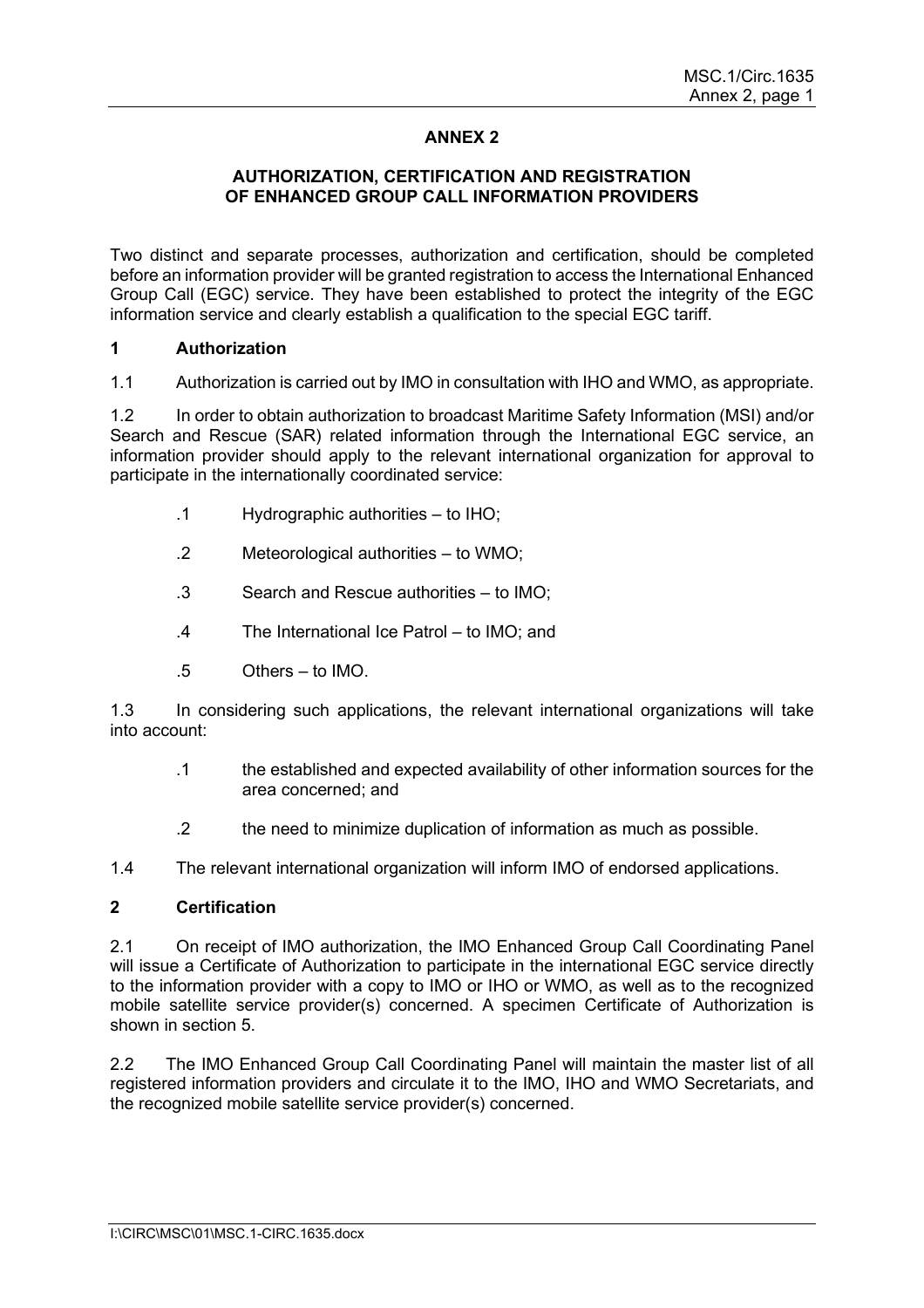## **3 Registration**

3.1 After receiving a Certificate of Authorization, an information provider should conclude an agreement with the recognized mobile satellite service provider(s) concerned, serving the required sea area(s), to obtain access to the system.

3.2 This will involve, in addition to the contractual aspects, registration of the information provider's identity which should be programmed into the control equipment of the recognized mobile satellite service provider(s).

3.3 Recognized mobile satellite service provider(s) will only register information providers who have received a Certificate of Authorization from the IMO Enhanced Group Call Coordinating Panel.

### **4 Contact addresses**

#### **International Maritime Organization**

The Chair IMO Enhanced Group Call Coordinating Panel 4 Albert Embankment London SE1 7SR United Kingdom Telephone: +44 (0)20 7735 7611 Fax: +44 (0)20 7587 3210 Email: ncsr@imo.org (in subject line add: for Chair, IMO Enhanced Group Call Coordinating Panel)

#### **International Hydrographic Organization**

4b quai Antoine 1er BP 445 MC98011 Monaco Cedex Principauté de MONACO Telephone: +377 93 10 81 00 Fax: +377 93 10 81 40 Email: info@iho.int

#### **World Meteorological Organization**

7bis, avenue de la Paix Case postale 2300 CH-1211 Geneva 2 **Switzerland** Telephone: + 41(0) 22 730 81 11 Fax: + 41(0) 22 730 81 81 Email: mmo@wmo.int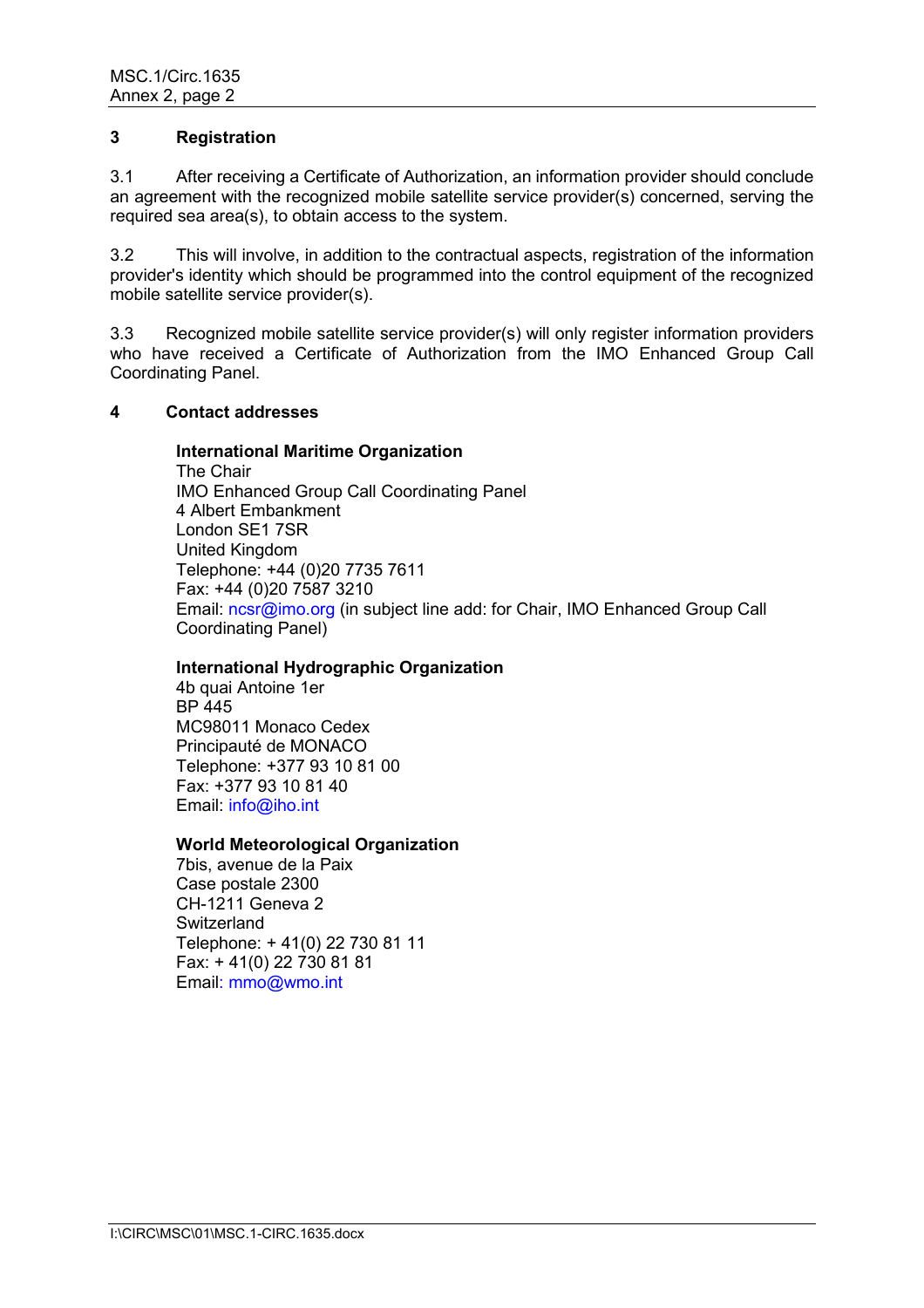# **5 Sample Certificate of Authorization**

| MARITIME<br><b>ORGANIZATION</b>                                                                                                                                                                                                                | Issue date:<br>Certificate No:         | [date]<br>[number] |
|------------------------------------------------------------------------------------------------------------------------------------------------------------------------------------------------------------------------------------------------|----------------------------------------|--------------------|
| <b>Certificate of Authorization</b>                                                                                                                                                                                                            |                                        |                    |
| This Certificate of Authorization allows:                                                                                                                                                                                                      |                                        |                    |
| [name of MSI or SAR provider]                                                                                                                                                                                                                  |                                        |                    |
| to broadcast [maritime safety information<br>and/or search and rescue related information]<br>through the International Enhanced Group Call service in accordance<br>with the IMO manual of the recognized mobile satellite service providers. |                                        |                    |
| [Name of the Chair]<br>Chair<br><b>IMO Enhanced Group Call Coordinating Panel</b>                                                                                                                                                              | Name of MSI or SAR provider<br>Address |                    |

\*\*\*

 $\ddot{\phantom{a}}$